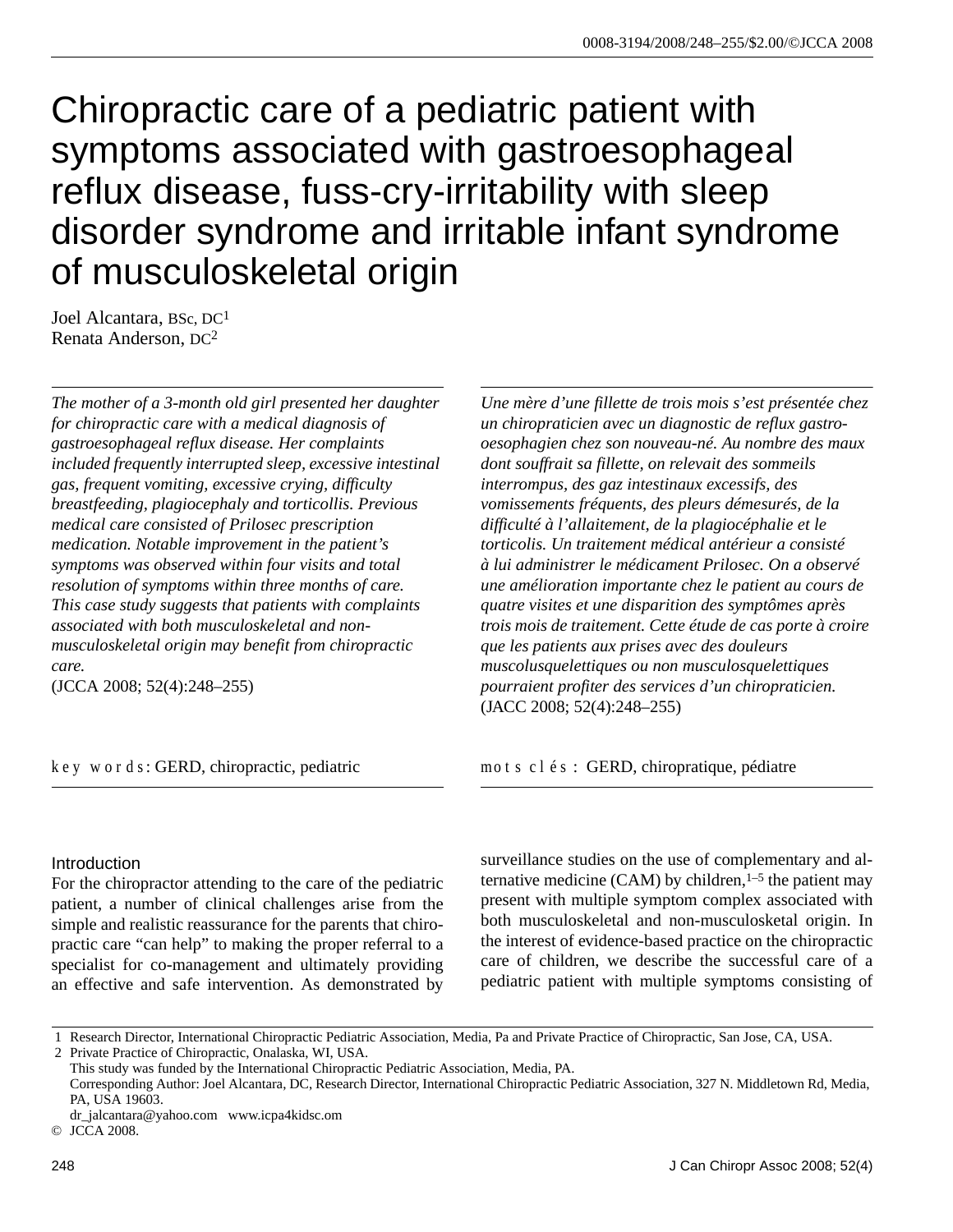frequently interrupted sleep, excessive intestinal gas, frequent vomiting, excessive crying, difficulty breastfeeding, plagiocephaly and torticollis.

#### Case Report

The mother of a three-month-old female presented her daughter for chiropractic consultation and possible care with a chief complaint of gastroesophageal reflux disease (GERD). At 2 months of age, the patient was diagnosed by her family physician with GERD and prescribed 2 mg/ ml of Prilosec™ (Omeprazole). Instructions were to take 2 cc p.o.q. days at two a day for about six weeks with a follow up visit in eight weeks. Prior to her medical diagnosis and concurrent with medical care, the patient was attended to by another chiropractor to address complaints of intestinal gas and vomiting. The patient attended a total of 5 visits with the first chiropractor but the infant's subjective complaints "somewhat improved" without total resolution. According to her mother, the patient suffered from frequently interrupted sleep, excessive intestinal gas, frequent vomiting, and excessive crying and difficulty breastfeeding. The patient was described as "very fussy" at feeding time and had difficulty making a complete seal so that she had no desire to breastfeed, refused a pacifier or suck on her mother's fingers or her own. Crying described as a high-pitched sound and vomiting were noticed as worst after her feedings. When she was picked up or held, the patient would cry excessively and go into full body rigidity and throw herself into an upper body extension (i.e., an arching motion). According to the patient's mother, walking and "bouncing" her baby was the only way her daughter would breastfeed. The patient's frequent interrupted sleep was associated with an almost constant "wiggling" of the body throughout the night. The patient would sleep continuously for only 2 hours during the night with even shorter "naptime" during the day.

Physical examination of the patient revealed the following. The infant was very agitated and displayed the high-pitched painful cries throughout her evaluation. While being held and crying, the patient would go into upper body extension (i.e., arch her back) as described by her mother. Notable examination findings included a positive suckling reflex with no response to stimulus. The patient's head was observed to be approximately 45º in right rotation with slight left lateral flexion of the cervical spine. A flattening of the patient's right occiput (i.e., plagiocephaly) was noticeable. Further inspection revealed her mandible was "seated" to the right and could explain her inability to make a proper seal for breastfeeding. Moderate blistering on the right lower lip was also noticed. The patient's abdomen was extremely taut with discomfort on digital palpation as noticed by the patient's withdrawal response. Based on a chiropractic examination procedure incorporating postural examination and static and dynamic palpation of the spine,<sup>6</sup> it was determined that the patient had spinal segmental dysfunctions at the atlas and the 4th thoracic vertebrae.7 The atlas was determined to have a right posterior rotation and right laterality malposition with respect to the C2 vertebral body (VB). The 4th thoracic VB had a posterior malposition with respect to C3VB. Following craniosacral technique procedures,8 cranial distortions of the right parietal and temporal bones were determined as well as aberrant motion of the mandible at the right temporomandibular joint (TMJ).

With the parent's consent, the patient was cared for with high velocity low amplitude (HVLA) thrust type spinal manipulative therapy (SMT) characterized as Diversified Technique<sup>9</sup> with technique modification appropriate for the patient's age and size. Chiropractic SMT was applied to the atlas in the following manner. With the patient in the seated position, the clinician's index finger contacted the right transverse process of the patient's atlas. An HVLA thrust with a lateral to medial vector and a slight posterior to anterior component was applied (see Figure 1). The patient also received pediatric SMT to correct the posterior malposition of the T4 VB using an index finger contact over the spinous process of the patient's T4 VB. A posterior to anterior HVLA vector was applied (See Figure 2). With respect to the patient's cranial distortions; the patient's parietal, temporal bones and mandible were corrected using Craniosacral Therapy8 (see Figure 3 and 4). Following the patient's initial visit, the patient's mother stated that her child was able to feed from both breasts, that she was able to make a complete seal with her mouth and not "pull off " from her mother's breast. The patient's mother was able to sit to feed her infant rather than walk and "bounce" her child as previously described. The infant also slept for 3½ hours the night after her initial treatment without the uncomfortable "wiggling" that would awaken her. Given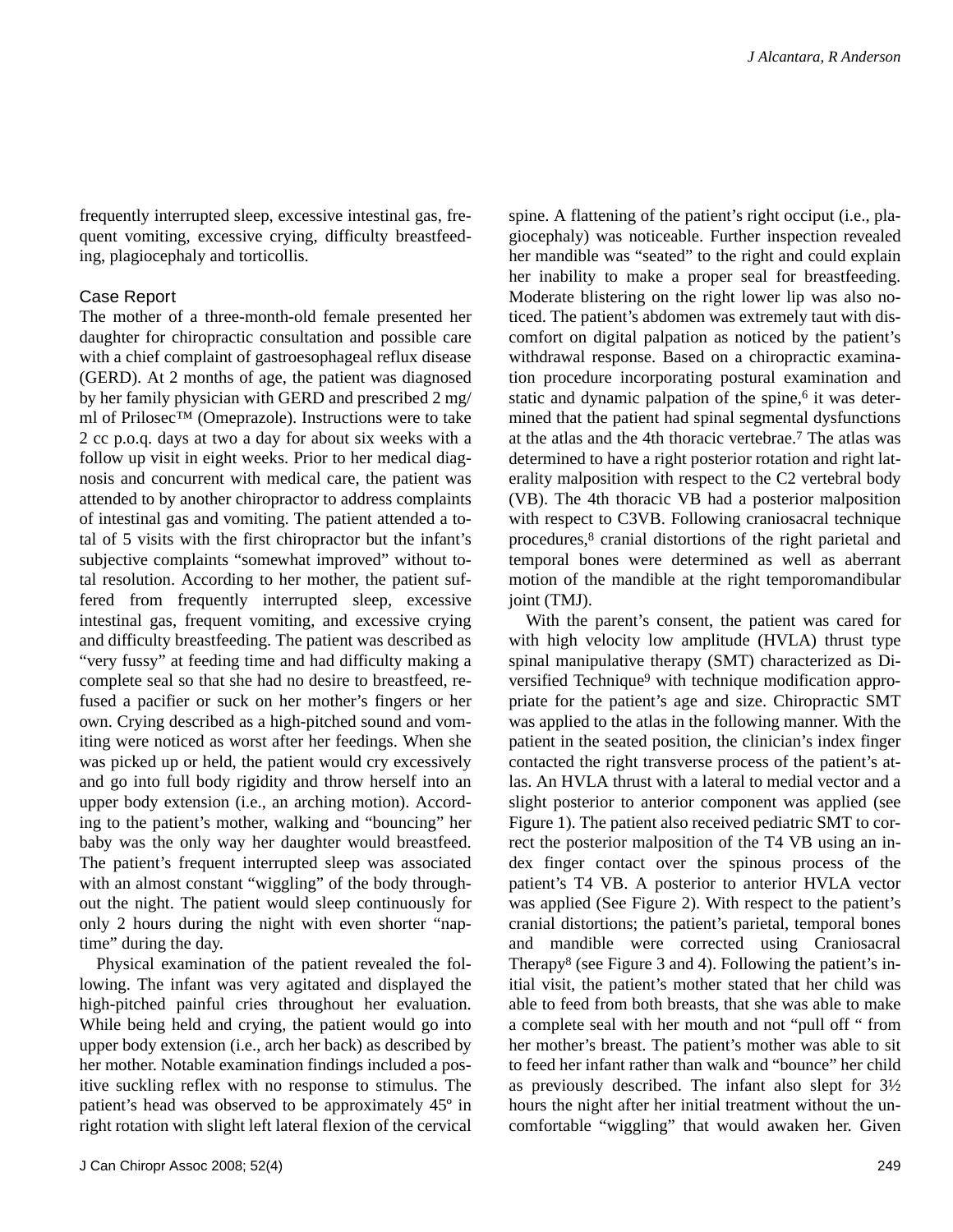

Figure 1 *The patient receiving chiropractic SMT to correct an atlas malposition*

Figure 2 *The patient receiving chiropractic SMT to correct the posterior malposition of the T4 vertebral body*





Figure 4 *The patient receiving light force cranial sacral therapy to the mandible*





the positive response to care, the patient was scheduled with a treatment frequency of 3 visits per week for 3 weeks followed by 2 visits per week for 3 weeks and 1 visit per week thereafter. The patient was cared for similarly as described for the first visit. With continued chiropractic care came continued improvement in the patient's

symptoms. Following her 4th chiropractic visit, the mother intimated to the attending clinician that she made an independent decision to take her daughter "off" Prilosec™ due to the noticeable improvement in her daughter's symptoms. By the 7th visit, the patient was vomiting only once per day as compared to vomiting fol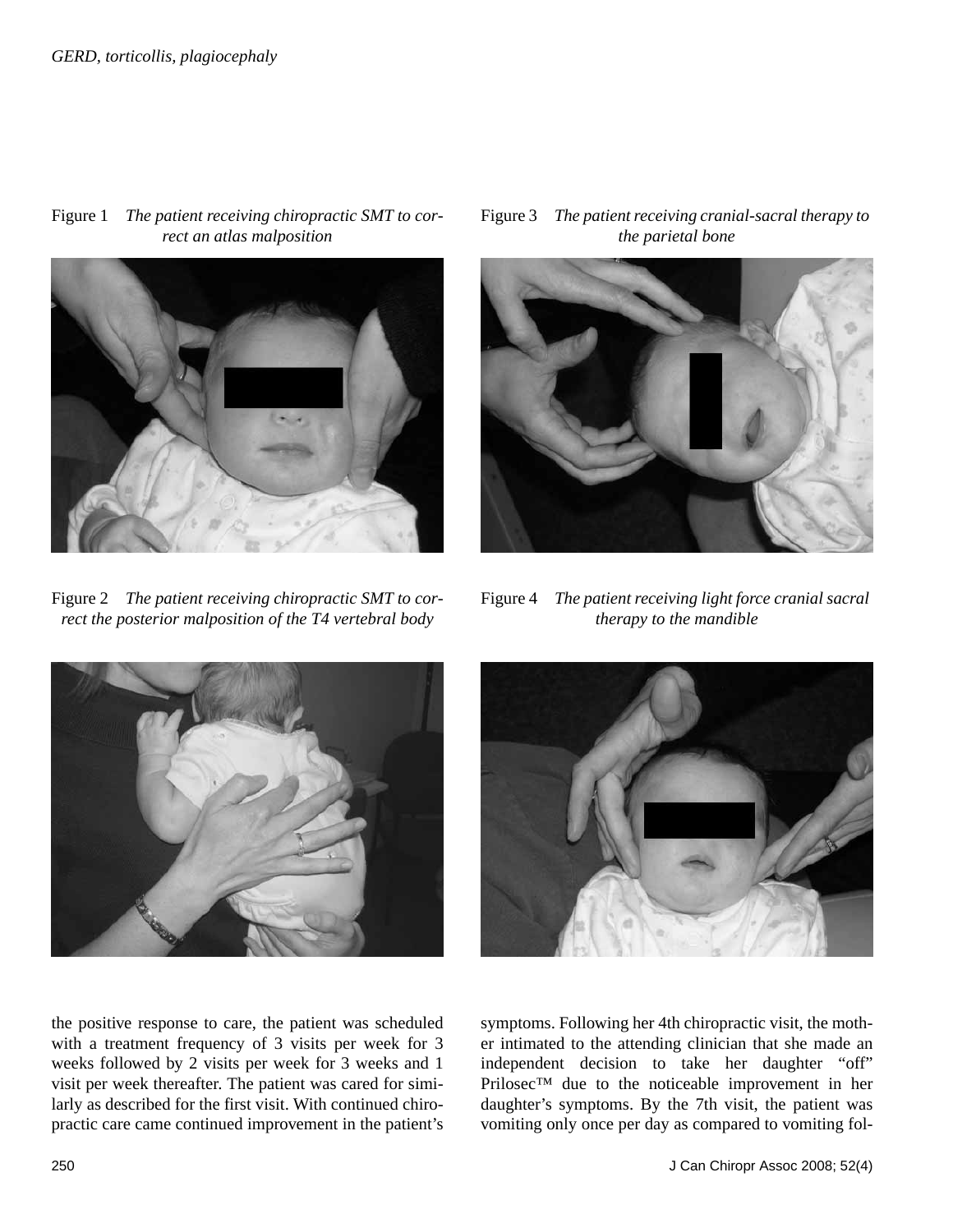lowing after every feeding. The patient was now able to latch on to her mother's breast more efficiently without pulling off before finishing her feeding. According to the patient's mother, her daughter began to increase her sleeping time during the night to 4–5 hours at a time as well as increasing the length of her "nap-time" in the day to approximately 2 hours. The infant's parents also noticed that their daughter was not crying as often or for extended lengths of time as before chiropractic care. The patient's high-pitched, "painful cry" began to subside and replaced by quieter, "whimpering-like" cry. The infant's whole body began to relax without the body rigidity that was noticed when she was held. The patient's mother attributed her daughter's improvement to the chiropractic care received. Long term follow up revealed full resolution of symptoms.

### **Discussion**

Several topics are salient for discussion in the case reported; particularly for the patient that presents with multiple symptoms concomitant with several diagnoses.

The principal reason for attending chiropractic were symptoms initially attributed to GERD. GERD is a pathologic process in infants associated with poor weight gain, signs of esophagitis, occult blood loss, anemia, recurrent and persistent respiratory problems, dysphagia and a complex of changes in neurodevelopmental patterns. An infant with GERD may likely have more than 5 episodes of reflux per day, regurgitate approximately 28g per episode, refuse and have problems with feeding, have problems gaining weight and demonstrate increasing irritability.10 GERD may also have otolaryngologic manifestations such as chronic sinusitis and recurrent otitis media.<sup>11</sup> Complications include such serious conditions as esophageal ulcerations, strictures, and Barrett's esophagus.12 The differential diagnosis of GERD involves a variety of disorders and is provided in Table 1.13 The definitive diagnosis of GERD in the pediatric population is determined by several means although no exact diagnostic protocols exist to accurately diagnose GERD in infants.13 Three tests frequently used to diagnose GERD include 1) intra-esophageal pH monitoring, scintography, and intraluminal esophageal impedance; 2) inflammation testing; and 3) the use of symptom-assessment questionnaires. The least invasive of these diagnostic methods of course is the symptom-assessment questionnaire. The attending clinician in this case report was well aware of the medical diagnosis of GERD and concurred. The diagnosis of GERD was confirmed by the chiropractor based on the patient's presenting complaints of excessive crying and irritability, which often occurred following feeding. The patient also demonstrated the arching back characteristic of babies with acid reflux as well as vomiting, regurgitation and intestinal gas. Blistering of the right lower lip may be associated with the patient's suckling dysfunction but more than likely may be attributed to acid burns as a result of gastric acid regurgitation. Lastly, the patient did not respond to medication, which is characteristic for patients with GERD that are less than 2 years of age. Upon further retrospection, we would also include the diagnosis of irritable infant syndrome of musculoskeletal origin (IISMO) and infant-cry-irritability with sleep disorder syndrome (IFCIDS).14,15 The diagnostic criteria for IISMO/GERDS and IFCIDS are provided in Tables 2 and 3. The patient satisfies the diagnostic criteria provided for both IISMO and IFCIDS. The patient's musculoskeletal complaints of right plagiocephaly and torticollis concomitant with cranial distortions and malposition of the mandible may likely be more associated with intra-uterine constraint since a right occiput plagiocephaly is not consistent with a torticollis posture of right rotation and left lateral flexion of the head and neck.16,17 Intra-uterine positional plagiocephaly occurs more often on the right occiput. The right-sided preference is based on the finding that 85% of vertex presentations lie in the left occipital anterior position. As the infant's head descends into the pelvis, growth of the right occiput and left frontal areas may be limited, leading to potential development of plagiocephaly.18 The malposition of the mandible is more than likely associated with the plagiocephaly and its concomitant cranial distortions causing an anterior displacement of the ipsilateral TMJ.19

#### Implications for Chiropractic Care

The chiropractic care of the pediatric patient with complaints associated with non-musculoskeletal and musculoskeletal problems are fraught with anecdotes and testimonials in the chiropractic profession. To provide a context for discussion on the implications of the case presented, we performed a selective review of the literature involving the chiropractic care of pediatric patients with GERD, in addition to IFCIDS and IISMO. Unfortunately, IFCIDS and IISMO are descriptive terms only and thus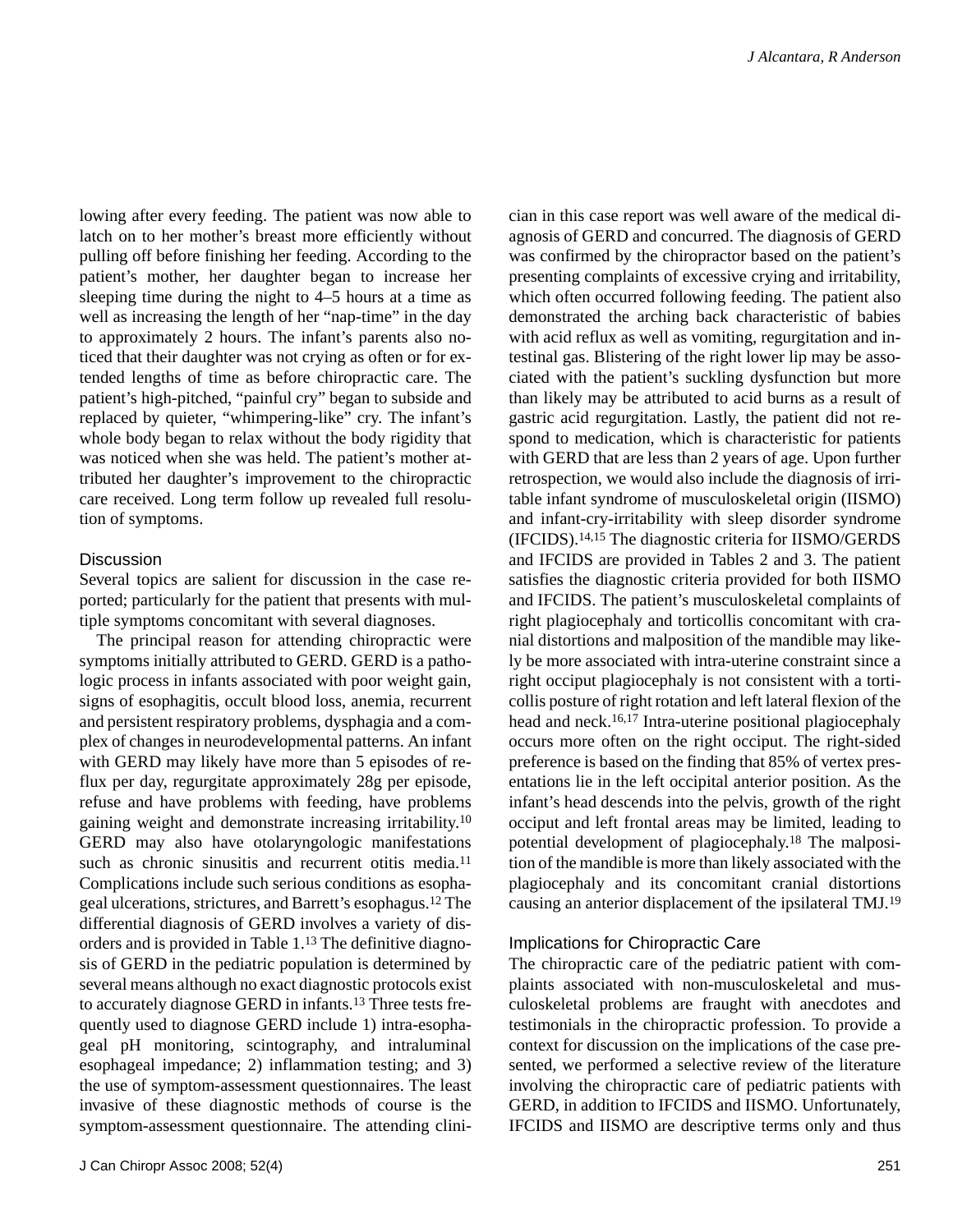| <b>Category of Manifestation</b> | Differential Diagnosis of GERD                                                                                                                                                                                                       |
|----------------------------------|--------------------------------------------------------------------------------------------------------------------------------------------------------------------------------------------------------------------------------------|
| Gastrointestinal                 | Hirchpsrung's Disease<br>Colic<br>Peptic Ulcer Disease<br>Intussusception<br>Midgut volvus malrotation<br><b>Meconium Ileus</b><br><b>Intestinal Atresia/Stenosis</b><br><b>Pyloric Stenosis</b><br><b>Necrotizing Enterocolitis</b> |
| Infection                        | Otitis Media<br>Gastroenteritis<br>Hepatitis<br>Meningitis<br>Sepsis<br><b>Urinary Tract Infection</b>                                                                                                                               |
| Respiratory                      | Asthma<br>Apnea<br>Foreign Body Aspiration                                                                                                                                                                                           |
| Other                            | Dysfunctional parent-child interactions<br>Cow's milk protein allergy<br>Metabolic Disorder<br><b>Rumination Syndrome</b>                                                                                                            |

Table 1 *Differential Diagnosis for GERD*\*

\*Modified from Orensterin and colleagues (13).

too general to perform a review of the literature in the context of chiropractic care. We encourage the reader to access the papers by Miller and colleagues $14,15$  on these topics as well as the article by Alcantara and colleagues on their review of the sleep disorders in pediatric patients under chiropractic care.20 A literature search of Pubmed [1966–2007] using the subject heading "gastroesophageal reflux disease AND chiropractic" or "GERD AND chiropractic or "acid reflux disease AND chiropractic" with search limits: English, Complementary Medicine, and All Child: 0–18 years, Similarly, MANTIS [1965– 2007] was consulted using similar search terms as above specified to the Chiropractic Discipline, the English language in Refereed Journals and High Clinical Relevancy. Two articles were found. Jackson<sup>21</sup> addressed the clinical assessment strategies (and augmented by clinical experience) regarding the condition of GERD but provided no

chiropractic treatment strategies or approaches to this condition. Recently, Jonasson and Knapp<sup>22</sup> presented the care of an 8-yr-old boy with gastroesophageal reflux disease. The patient initially presented with complaints of headache and neck pain. Treatment to the patient was described as chiropractic SMT to the upper cervical spine in combination with cranial therapy and dietary advice (i.e., remove all wheat and dietary products from diet). This approach to care was unsuccessful with the patient referred to a colleague where an eventual diagnosis of GERD was made and referred for medical care.

With respect to the chiropractic technique described in this case report, the use of HVLA-type thrusts are well documented in several clinical trials.23–27 Furthermore, pediatric chiropractic SMT has recently been found to be safe with only a handful of reported adverse events (i.e., 10 cases) in 104 years of scientific publications based on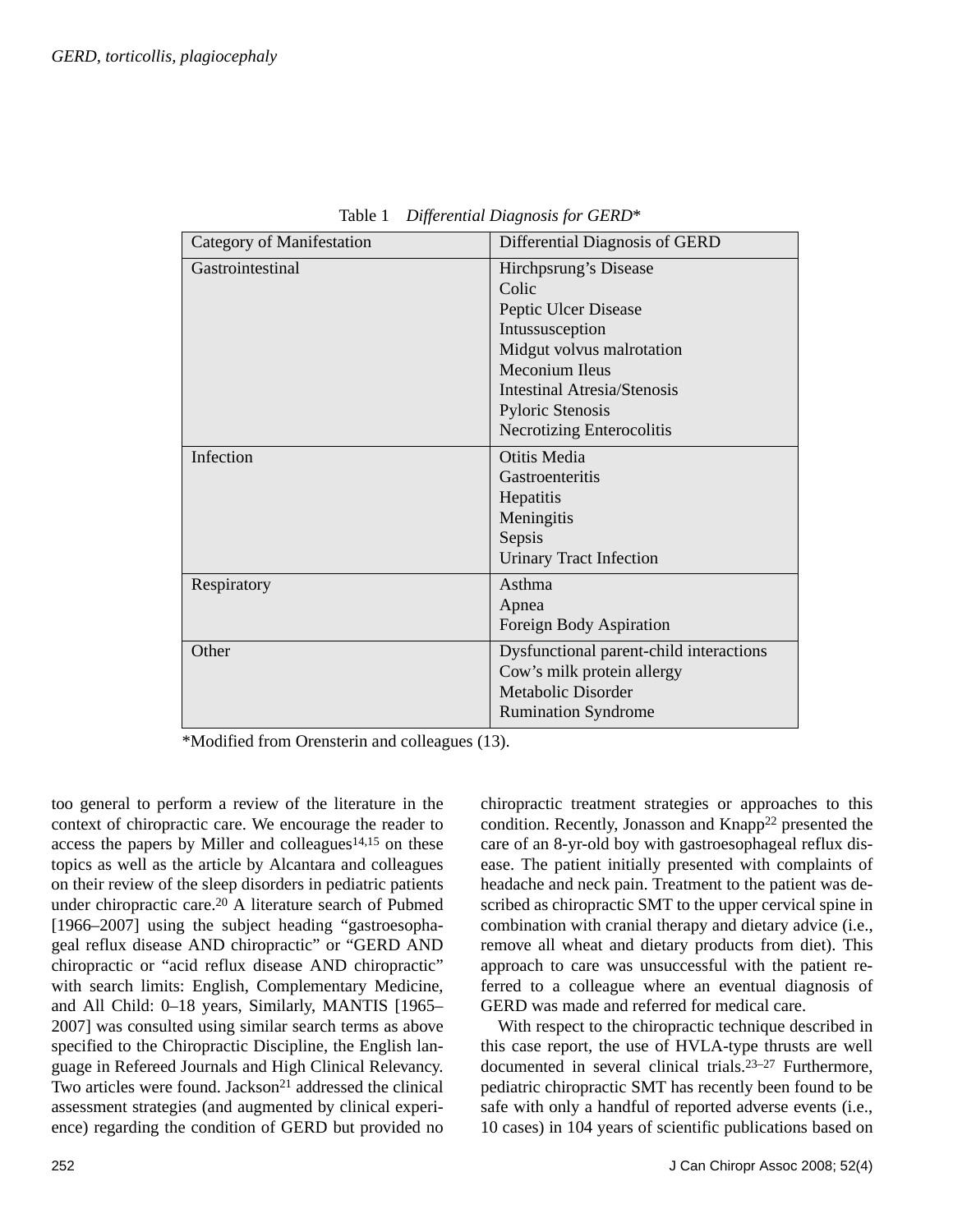| Characteristics                                       | <b>IISMO</b>                                                                                                                                                                                                                                                                 | <b>GERD</b>                                                                                                                                                                                                                                                             | Patient Presentation/<br>Complaints                                                                                                                                                              |
|-------------------------------------------------------|------------------------------------------------------------------------------------------------------------------------------------------------------------------------------------------------------------------------------------------------------------------------------|-------------------------------------------------------------------------------------------------------------------------------------------------------------------------------------------------------------------------------------------------------------------------|--------------------------------------------------------------------------------------------------------------------------------------------------------------------------------------------------|
| <b>Crying Patterns</b>                                | Excessive crying any time of<br>the day, generally increasing<br>in the evening                                                                                                                                                                                              | Irritable and excessive crying<br>within a few minutes of feed-<br>ing possibly due to heartburn<br>and acid reflux/abdominal<br>pain.                                                                                                                                  | The patient exhibited exces-<br>sive crying and irritability;<br>particularly following<br>feeding. The patient had ab-<br>dominal pain as demonstrated<br>by abdominal muscle con-<br>tractions |
| Postures, move-<br>ments, positional<br>preferences   | Prolonged antalgic posture<br>for the sake of comfort; asym-<br>metric movements/ activities;<br>unilateral spinal hypertoni-<br>city; tactile defensiveness;<br>spinal sensitivity in specific<br>areas                                                                     | Prefers to sit upright; dislikes<br>the prone position and dem-<br>onstrates mild arching related<br>to feeding.                                                                                                                                                        | Demonstrated the arching<br>posture in addition to ex-<br>hibiting spinal sensitivity<br>in certain areas. Tactile<br>sensitivity to stimulation on<br>the abdomen                               |
| <b>Eating Behaviors</b>                               | Feeding disturbance which<br>may be related to suck dys-<br>function                                                                                                                                                                                                         | Frequent, recurrent vomiting,<br>regurgitation; re-swallowing;<br>may bite lip, show acid burns<br>on lip; retching, choking, fre-<br>quent cough; tongue thrusting<br>nipple or pacifier; occasional<br>diaphoresis while feeding                                      | Frequent recurrent vomiting<br>and regurgitation in addition<br>to feeding disturbances. The<br>patient demonstrated suck<br>dysfunction.                                                        |
| Digestive Distur-<br>bance                            | None or Unrelated                                                                                                                                                                                                                                                            | Occasional heme-positive<br>stools or emesis; occasional<br>failure to thrive                                                                                                                                                                                           | Patient has failure to to thrive                                                                                                                                                                 |
| Other signs,<br>Symptoms<br>and Timing of<br>Disorder | Restless sleep or may refuse<br>to sleep supine; affective<br>disorder common; condition<br>does not tend to improve over<br>time, but may change as in-<br>fant gains more strength and<br>control, distress may change<br>to "control" behaviors, such<br>as head banging. | Persistence after 12 weeks,<br>resolves by 1 year; diagnosed<br>most often with history. Tests<br>are barium swallow, pH<br>probe, upper GI endoscopy<br>or gastric emptying studies<br>(usually unnecessary). Rarely<br>responds to medication under<br>2 years of age | Restless sleep along with<br>non-responsiveness to<br>medication.                                                                                                                                |

Table 2 *Diagnostic criteria for IIMSO and GERD in the context of the patient presented (15)*

a systematic review of the literature.28 However, the same cannot be said of cranial technique and remains to be fully investigated.29 The craniosacral interventions and health outcomes, the validity of craniosacral assessment, and the pathophysiology of the craniosacral system have

been found to have insufficient evidence. Research methods to conclusively evaluate its effectiveness have not been applied to date.

With respect to generalizations and making cause and effect inferences from the case presented, we caution the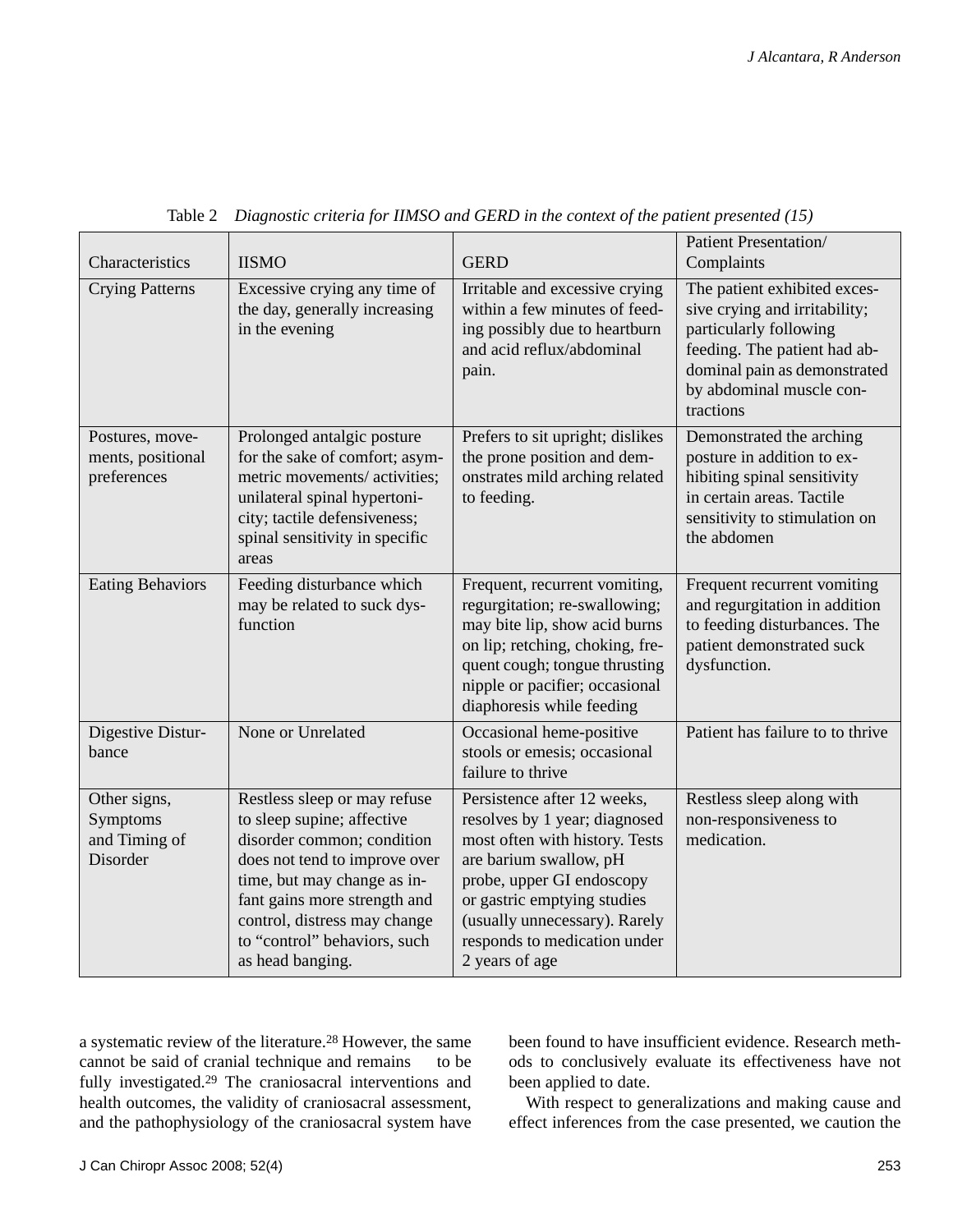| <b>IFCIDS</b> Patient Characteristics                                                                | <b>Patient Characteristics</b>                                                                                               |
|------------------------------------------------------------------------------------------------------|------------------------------------------------------------------------------------------------------------------------------|
| 1–6 months of age (seen less frequently 7–12 months of<br>age)                                       | Patient was 3 months of age                                                                                                  |
| Gender: male predominant (60:40)                                                                     | Female gender                                                                                                                |
| Paroxysmal fuss, cry patterns which are not easily<br>consoled                                       | The patient's crying described as not easily consoled.                                                                       |
| High intensity, piercing cries are common                                                            | Cries are described as high-pitched sounds.                                                                                  |
| Crying peaks in evenings, but may occur throughout the<br>day.                                       | Crying occurs throughout the day, particularly after feed-<br><sub>1</sub> ng                                                |
| Many episodes of crying as well as long bouts of crying                                              | Many episodes and long bouts of crying                                                                                       |
| Feeding patterns: breast, formula or mixed                                                           | Feeding difficulties: the patient was unable to make a<br>complete seal                                                      |
| Feeding problems common                                                                              | Feeding difficulties: the patient was unable to make a<br>complete seal                                                      |
| "Pained faces" (facial grimaces) accompany crying                                                    | Facial grimacing accompany crying                                                                                            |
| Body unrest, flailing limbs, raised knees, clenched fists,<br>arching postures, general irritability | Body unrest described as "wiggling" during sleep and<br>general irritability. The patient demonstrated arching pos-<br>ture. |
| Sleep disorders common (difficulty falling asleep and<br>staying asleep)                             | Difficulty falling asleep and staying asleep.                                                                                |

Table 3 *Diagnostic Criteria for IFCIDS in the context of the patient presented (15)*

reader for the following reasons. As with all case reports, improvement in a patient's symptoms may be attributed to (a) the natural history, (b) regression to the mean and (c) the result of placebo. Furthermore, both the clinician and the patient (or in this case the patient's mother) may make incorrect inferences from treatment due to (d) the demand characteristics of the therapeutic encounter and (e) subjective validation. Consider for example the "dogma" that the majority of children outgrow their GER or GERD symptoms is challenged.30 Studies now indicate that childhood GERD may be a risk factor for long-term severe disease sequalae in adulthood.31 There are findings that in infants with acid reflux, after 1 year, despite resolution of symptoms, the histology remained abnormal.32 Based on 22 studies, Pace et.al.33 concluded that placebo is a relatively inactive drug in the short-term treatment of erosive ulcerative reflux and does not appear to change the natural history of the disease.

# **Conclusion**

We reported the successful chiropractic care of a 3-month old female with subjective complaints consistent with GERD in addition to fuss-cry-irritability with sleep disorder syndrome and irritable infant syndrome of musculoskeletal origin. This study suggests to the possibility that similar patients may benefit from chiropractic care.

## References

- 1 Jean D, Cyr C. Use of complementary and alternative medicine in a general pediatric clinic. Pediatrics 2007; 120(1):e138–141.
- 2 Nyiendo J, Olsen E. Visit characteristics of 217 children attending a chiropractic college teaching clinic. J Manipulative Physiol Ther 1988; 11:78–84.
- 3 Verhoef M, Papadopoulos C. Survey of Canadian chiropractors' involvement in the treatment of patients under the age of 18. J Can Chiropr Assoc 1999; 43:50–57.